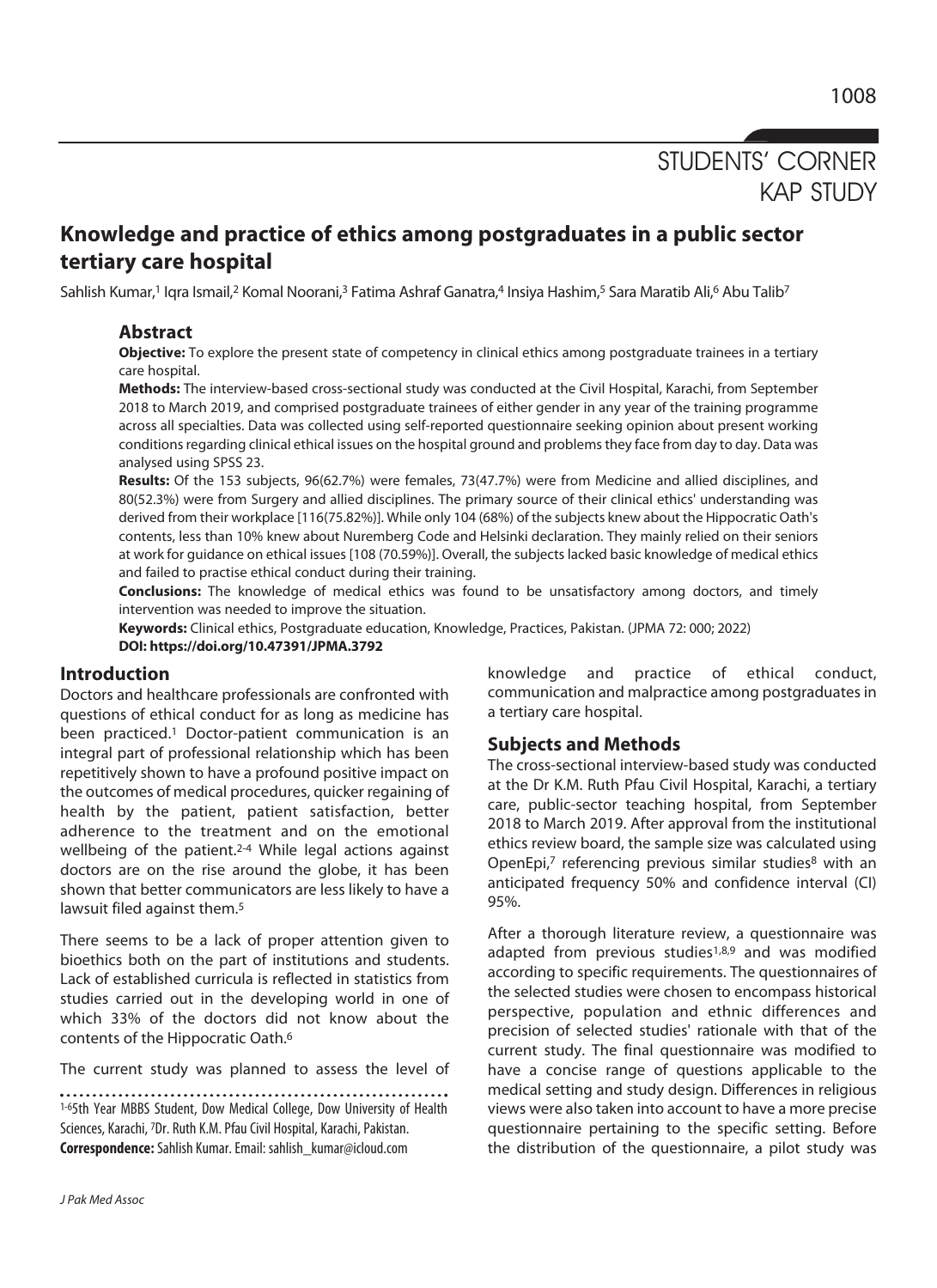conducted and minor changes were made followed by a survey using convenience sampling technique. A few questions were omitted and the language was improved to ensure thorough pertinence among the study subjects who were postgraduate trainees (PGTs) of either gender in any year of their study programme across all specialties.

After taking written informed consent from the subjects, they were individually interviewed by one of the researchers.

The first part of the questionnaire noted the demographics. The second part dealt with questions regarding knowledge, beliefs and practices related to healthcare ethics which were marked accordingly after thorough discussion with the respondents. The section comprised multiple choice questions (MCQs) where participants had to choose a single-best answer. The respondents were also asked to share their concerns and the difficulties they faced regarding ethical issues in their everyday practice. This third section had open-ended free-text style questions.

Data was analysed using SPSS 23. The qualitative section was scrutinized individually by the researchers and common themes were highlighted. As imputation method was not used to fill in the missing data, unanswered questions by the participants were not included in the analysis, but their other responses were added. P<0.05 was considered significant.

#### **Results**

Of the 153 subjects, 96(62.7%) were females, 73(47.7%) were from Medicine and allied disciplines, and 80(52.3%) were from Surgery and allied disciplines (Table-1).

When the participants were asked about their predominant source of knowledge of clinical ethics, majority of them learned from their workplace [116(75.82%)], which included their seniors, colleagues or their own experience. This was followed by medical school [56(36.60%)] and books [24(15.69%)]. This was consistent throughout various specialties and year of training. Only 104(68%) participants knew about the contents of the Hippocratic Oath and this percentage plummeted when asked about the contents of the Nuremberg Code [15(9.8%)] and the Helsinki Declaration [13(8.5%)]. Only 42(52.5%) PGTs in surgical fields knew about the clinical ethics committee in their institution, 47(64.38%) of medical PGTs did not know if there was any clinical ethics committee at all, 118(77.12%) PGTs knew that a male doctor can refuse to examine a female patient when a female chaperone is not available, 71(46.41%) agreed that the doctors are obliged to do their best even

1009 Knowledge and practice of ethics among postgraduates in a public sector tertiary care hospital

**Table-1:** Demographic and professional characteristics (n=153).

|                                | [n (%)]          |
|--------------------------------|------------------|
| Gender                         |                  |
| Male                           | 57 (37.3)        |
| Female                         | 96 (62.7)        |
| <b>Year of Training</b>        | $[n (\%)] +$     |
| 1st                            | 60 (39.2)        |
| 2nd                            | 32 (29.2)        |
| 3rd                            | 19 (12.4)        |
| 4th                            | 26 (17.0)        |
| 5th                            | 13(8.5)          |
| <b>Field of Study</b>          | [n (%)]          |
| • Medicine and allied          | $[73 (47.71)]$ : |
| <b>Internal Medicine</b>       | 40 (54.79)       |
| Paediatrics                    | 16 (21.92)       |
| Psychiatry                     | 5(6.85)          |
| Neurology                      | 4(5.48)          |
| Dermatology                    | 4(5.48)          |
| Cardiology                     | 3(4.11)          |
| <b>Rehabilitation Medicine</b> | 1(1.37)          |
| • Surgery and allied           | $[80(52.29)]$ :  |
| <b>General Surgery</b>         | 42 (52.50)       |
| Obs/Gyn                        | 10 (12.50)       |
| Orthopaedics                   | 10 (12.50)       |
| <b>Plastic Surgery</b>         | 8(10)            |
| <b>ENT</b>                     | 6(7.50)          |
| <b>Cardiac Surgery</b>         | 4(5)             |

Obs/Gyn: Obstetrics and gynaecology, ENT: Ear, nose, throat.

+Unanswered questions by the participants were not included, but their other responses were taken into account.

if it includes going against the autonomy of the patient, and 89(58.17%) disagreed on always adhering to patient's wishes when it came to medical treatment and care. Around two-thirds of respondents who agreed on honouring patient's autonomy, disagreed that it was doctors' obligation to do their best even when it meant going against patients' wishes (p<0.05). PGTs who were past their first two years of training did not differ significantly than their junior counterparts when it came to complying with patients' healthcare desires (p=0.396). While almost all the subjects agreed on doctor-patient confidentiality being important, more than half [43(53.75%)] of surgical PGTs and [46(63.01%)] of medical PGTs said that it was the right of close relatives of the patients to know about the patient's diagnosis (p=0.09), and [127(83%)] said patients were entitled to know about their doctor's mistakes (Table-2).

When it came to practical applications of medical ethics, the number of times PGTs faced ethical dilemmas was noted. They were also asked about their preference in terms of who will they likely consult in case they come face-to-face with an ethical conflict. The responses were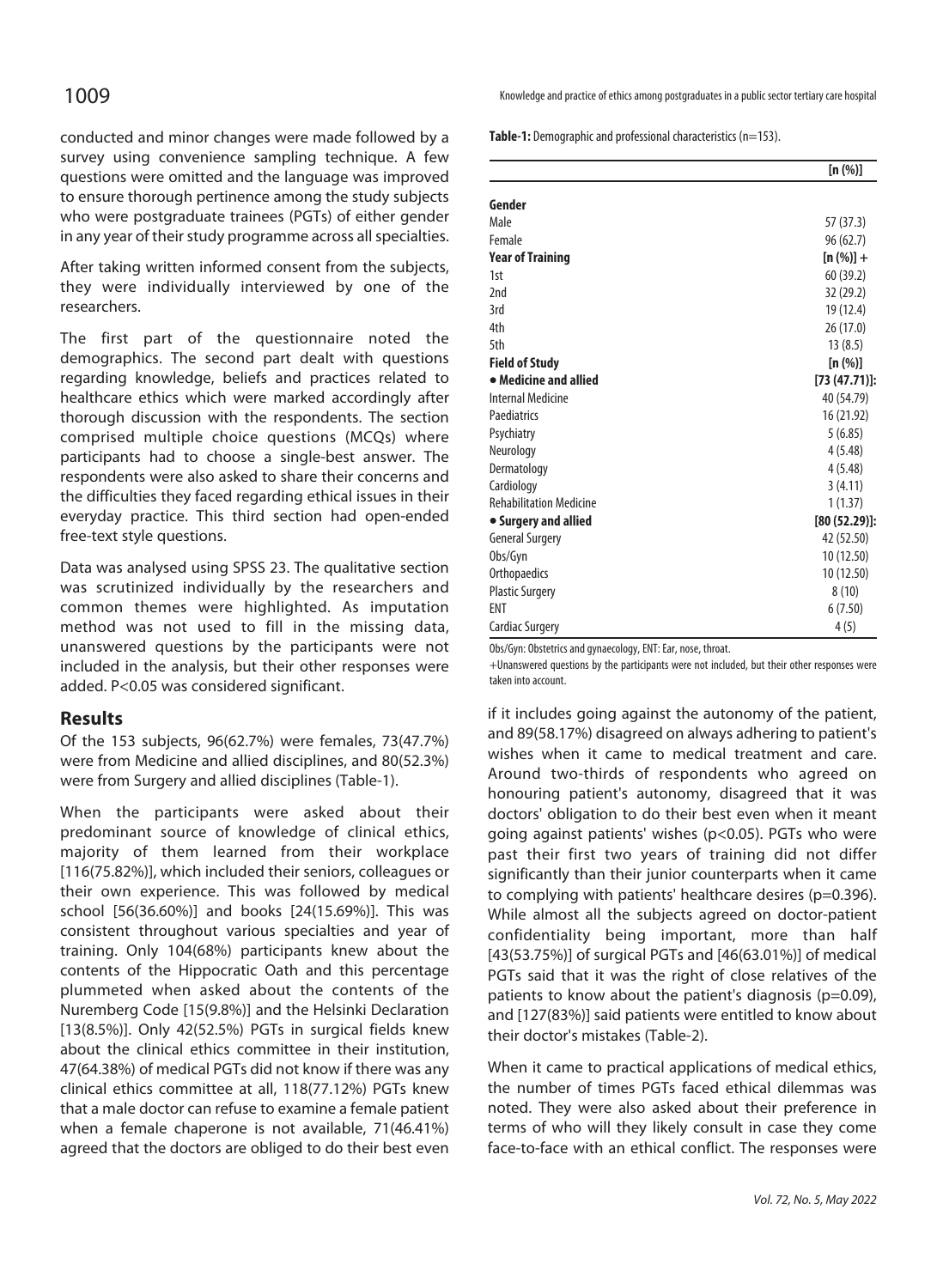#### **Table-2:** Knowledge of medical ethics among post-graduate trainees. (n=153).

| <b>KNOWLEDGE</b>                                             |                    |                       |                       |            |                    |             |            |             |  |
|--------------------------------------------------------------|--------------------|-----------------------|-----------------------|------------|--------------------|-------------|------------|-------------|--|
|                                                              |                    | <b>Field of Study</b> |                       |            | Year of Training + |             |            |             |  |
|                                                              |                    | <b>S&amp;A fields</b> | <b>M&amp;A fields</b> | 1st        | 2nd                | 3rd         | 4th        | 5th         |  |
|                                                              |                    | $(n=80)(%$            | $(n=73)(%$            | $(n=60)(%$ | $(n=32)(%$         | $(n=19)(%)$ | $(n=26)(%$ | $(n=13)(%$  |  |
|                                                              |                    |                       |                       |            |                    |             |            |             |  |
| Where have you acquired most                                 | Medical school     | 32 (40)               | 24 (32.88)            | 22 (36.67) | 11 (34.37)         | 4(21.05)    | 10 (38.46) | 8(61.54)    |  |
| of your knowledge regarding                                  | Seniors at work    | 35 (43.75)            | 21 (28.77)            | 21(35)     | 11(34.37)          | 4(21.05)    | 15 (57.69) | 3(23.08)    |  |
| medical ethics from?*                                        | Colleagues         | 4(5)                  | 3(4.11)               | 3(5)       | 2(6.25)            | 0           | 2(7.69)    | $\mathbf 0$ |  |
|                                                              | Books              | 12(15)                | 12 (16.44)            | 11 (18.33) | 3(9.37)            | 5(26.32)    | 2(7.69)    | 3(15.38)    |  |
|                                                              | Internet           | 8(10)                 | 1(1.37)               | 4(6.67)    | 1(3.13)            | 1(5.27)     | 2(7.69)    | 1(7.69)     |  |
|                                                              | Experience at work | 30(37.5)              | 23 (31.51)            | 18(30)     | 10 (31.25)         | 10 (52.63)  | 11(42.31)  | 4(15.38)    |  |
|                                                              | <b>Other</b>       | 4(5)                  | 1(1.37)               | 1(1.67)    | 1(3.12)            | 1(5.27)     | 2(7.69)    | 0           |  |
| Knowledge about the contents                                 | Yes                | 57 (71.25)            | 47 (64.38)            | 39(65)     | 22 (68.75)         | 15 (78.95)  | 17 (65.38) | 9(69.23)    |  |
| of the Hippocratic Oath?                                     |                    |                       |                       |            |                    |             |            |             |  |
| Knowledge about the contents                                 | Yes                | 9(11.25)              | 6(8.22)               | 6(10)      | 1(3.12)            | 4(21.05)    | 3(11.54)   | 1(7.69)     |  |
| of the Nuremberg code?                                       |                    |                       |                       |            |                    |             |            |             |  |
| Knowledge about the contents                                 | Yes                | 9(11.25)              | 4(5.48)               | 4(6.67)    | 3(9.38)            | 2(10.53)    | 4(15.38)   | 0           |  |
| of the Helsinki Declaration?                                 |                    |                       |                       |            |                    |             |            |             |  |
| Is there a clinical ethical                                  | Yes                | 42 (52.5)             | 26 (35.62)            | 23 (38.33) | 18 (56.25)         | 6(31.58)    | 14 (53.85) | 7(53.85)    |  |
| committee in DUHS? +                                         | No                 | 37 (46.25)            | 47 (64.38)            | 36(60)     | 14 (43.75)         | 13 (68.42)  | 12 (46.15) | 6(46.15)    |  |
| Can a male doctor to refuse to examine a female              | Yes                | 63 (78.75)            | 55 (75.34)            | 48 (80)    | 26 (81.25)         | 14 (73.68)  | 20 (76.92) | 7(53.85)    |  |
| patient when a female attendant is unavailable? +            | No                 | 16(20)                | 18 (24.66)            | 11 (18.33) | 6(18.75)           | 5(26.32)    | 6(23.08)   | 6(46.15)    |  |
| Is the doctor obliged to do his/her                          | Yes                | 38 (47.5)             | 33 (45.21)            | 26 (43.33) | 18 (56.25)         | 7(36.84)    | 10 (38.46) | 8(61.54)    |  |
| best even if it means going against the patient's wishes? +  | No                 | 41 (51.25)            | 39 (53.43)            | 34 (56.67) | 14 (43.75)         | 10 (52.62)  | 16 (61.54) | 5(38.46)    |  |
| Do close relatives have the right to                         | Yes                | 43 (53.75)            | 46 (63.01)            | 39(65)     | 19 (59.38)         | 11 (57.89)  | 8(30.77)   | 9(69.23)    |  |
| be aware of the patient's diagnosis? $+$                     | No                 | 36(45)                | 27 (36.99)            | 20 (33.33) | 13 (40.62)         | 8(42.11)    | 18 (69.23) | 4(30.77)    |  |
| Is it okay to disclose patient's transmissible disease       | Yes                | 49 (61.25)            | 47 (64.38)            | 39(65)     | 23 (71.88)         | 11 (57.89)  | 12 (46.15) | 8(61.54)    |  |
| to their neighbours to avoid the disease from spreading? $+$ | No                 | 30(37.5)              | 25 (34.25)            | 21(35)     | 9(28.12)           | 6(31.58)    | 14 (53.85) | 5(38.46)    |  |
| Is it necessary to always                                    | Yes                | 32 (40)               | 32 (43.84)            | 24(40)     | 16(50)             | 8 (42.10)   | 12 (46.15) | 3(23.08)    |  |
| adhere to patient's wishes?                                  | No                 | 48 (60)               | 41 (56.16)            | 36(60)     | 16(50)             | 11 (57.90)  | 14 (53.85) | 10 (76.92)  |  |
| Is confidentiality important?                                | Yes                | 79 (98.75)            | 72 (98.63)            | 59 (98.33) | 32 (100)           | 19 (100)    | 25 (96.15) | 13 (100)    |  |
|                                                              | No                 | 1(1.25)               | 1(1.37)               | 1(1.67)    | $\mathbf{0}$       | 0           | 1(3.85)    | 0           |  |
| Is the patient entitled to know                              | Yes                | 70 (87.5)             | 57 (78.08)            | 48 (80)    | 27 (84.38)         | 17 (89.47)  | 23 (88.46) | 10 (76.92)  |  |
| about doctor's mistakes?                                     | No                 | 10(12.5)              | 16 (21.92)            | 12(20)     | 5(15.62)           | 2(10.53)    | 3(11.54)   | 3(23.08)    |  |
| Is it necessary to get consent from a child's                | Yes                | 78 (97.5)             | 71(97.26)             | 58(96.67)  | 31(96.87)          | 19 (100)    | 25 (96.15) | 13 (100)    |  |
| parents when dealing with a child patient?                   | No                 | 2(2.5)                | 2(2.74)               | 2(3.33)    | 1(3.13)            | 0           | 1(3.85)    | 0           |  |
| Is it ever right to withhold life-saving                     | Yes                | 17 (21.25)            | 13 (17.80)            | 10(16.67)  | 6(18.75)           | 4(21.05)    | 6(23.08)   | 4(30.77)    |  |
| treatment from a severely handicapped baby? +                | No                 | 62(77.5)              | 60 (82.20)            | 50 (83.33) | 26 (81.25)         | 15 (78.95)  | 19 (73.08) | 9(69.23)    |  |

\*Participants were allowed to mark multiple options.

+Unanswered questions by the participants are not included, but their other responses are taken into account. S&A: Surgery and allied disciplines, M&A: Medicine and allied disciplines.

noted (Table-3).

#### **Discussion**

The current study aimed at assessing existing knowledge and practical implementation of clinical ethics among PGTs.

The findings showed that the principal source of knowledge of the ethical code of medicine among the PGTs was related to their working environment, patient cases and ward rotations at the hospital. This is in contrast to studies which reported internet and multifaceted resources to be the primary source.8,10 This indicates that the current undergraduate curriculum fails to impart core

J Pak Med Assoc

ethical concepts, understanding and working practical models in medical graduates despite the introduction of the Code of Ethics by the Pakistan Medical and Dental Council (PMDC) in 2002.11 A course on medical ethics was also made a mandatory part of undergraduate training across the country. This leads to infer that intervention at hospital rotations and morning ward sessions by senior attending physicians can prove to be crucial in facilitating the education. Knowledge can be reinforced using problem-based learning which can help them learn the content and develop critical thinking strategies by encouraging discussion on real scenarios, which allow the residents to debrief and reflect upon difficult cases.12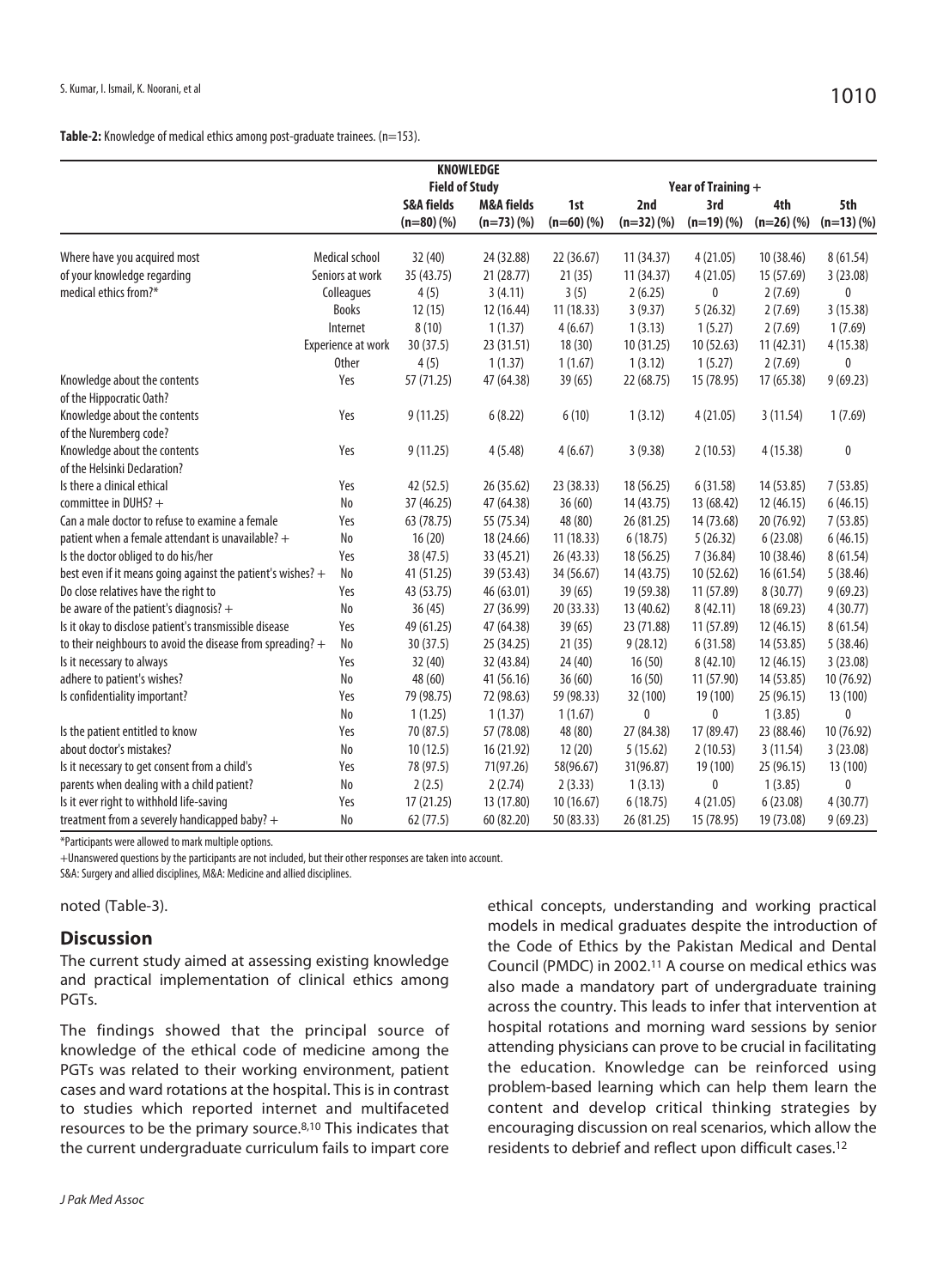| <b>PRACTICES AND BELIEFS</b>                               |                         |            |                       |            |                    |              |            |              |  |
|------------------------------------------------------------|-------------------------|------------|-----------------------|------------|--------------------|--------------|------------|--------------|--|
|                                                            |                         |            | <b>Field of Study</b> |            | Year of Training + |              |            |              |  |
|                                                            |                         | S&A        | M&A                   | 1st        | 2nd                | 3rd          | 4th        | 5th          |  |
|                                                            |                         | $(n=80)(%$ | $(n=73)(%$            | $(n=60)(%$ | $(n=32)(%$         | $(n=19)(%)$  | $(n=26)(%$ | $(n=13)(%$   |  |
|                                                            |                         |            |                       |            |                    |              |            |              |  |
| How often do you encounter                                 | Daily                   | 18 (22.50) | 14 (19.18)            | 11(18.33)  | 7(21.88)           | 4(21.05)     | 7(26.92)   | 3(23.08)     |  |
| an ethical conflict/difficulty?                            | Weekly                  | 42 (52.5)  | 50 (68.49)            | 38 (63.33) | 21 (65.63)         | 11 (57.89)   | 14 (53.85) | 6(46.15)     |  |
|                                                            | Monthly                 | 15 (18.75) | 8 (10.96)             | 8(13.33)   | 4(12.50)           | 4(21.05)     | 4(15.38)   | 2(15.38)     |  |
|                                                            | Less than a month       | 5(6.25)    | 1(1.37)               | 3(5)       | $\mathbf{0}$       | 0            | 1(3.85)    | 2(15.38)     |  |
| Who will you prefer to consult in                          | Senior                  | 55 (68.75) | 53 (72.60)            | 43(71.67)  | 18(56.25)          | 12(63.16)    | 22 (84.62) | 11(84.62)    |  |
| case you are stuck in an ethical problem?*                 | Colleague               | 15 (18.75) | 8(10.96)              | 10(16.67)  | 6(18.75)           | 3(15.79)     | 2(7.69)    | 1(7.69)      |  |
|                                                            | Ethics committee of     |            |                       |            |                    |              |            |              |  |
|                                                            | your institute          | 12(15)     | 10 (13.70)            | 5(8.33)    | 7(21.88)           | 4(21.05)     | 2(7.69)    | 3(23.08)     |  |
|                                                            | Doctor friend/family    | 4(5)       | 4(5.48)               | 2(3.33)    | 3(9.38)            | 1(5.26)      | 2(7.69)    | $\mathbf{0}$ |  |
| Has a senior ever told you to do                           | Yes                     | 35 (43.75) | 36 (49.32)            | 28(46.67)  | 17(53.13)          | 7(36.84)     | 12 (46.15) | 6(46.15)     |  |
| anything you knew was unethical? +                         | No                      | 43 (53.75) | 37 (50.68)            | 32(53.33)  | 15(46.88)          | 11(57.89)    | 14 (53.85) | 6(46.15)     |  |
| How often do you feel obligated to                         | Never                   | 2(2.50)    | 5(6.85)               | 5(8.33)    | 1(3.13)            | $\mathbf{0}$ | 0          | 0            |  |
| tell your patients about their diagnosis? +                | Sometimes               | 37 (46.25) | 33 (45.21)            | 27(45)     | 18 (56.25)         | 10(52.63)    | 6(23.08)   | 7(53.85)     |  |
|                                                            | Always                  | 40 (50)    | 35 (47.95)            | 28(46.67)  | 13(40.63)          | 9(47.37)     | 19 (73.08) | 6(46.15)     |  |
| How often do you discuss your                              | Daily                   | 40 (50)    | 43 (58.90)            | 33(55)     | 18(56.25)          | 12 (63.16)   | 15 (78.95) | 4(30.77)     |  |
| daily cases with your colleagues? $+$                      | Weekly                  | 23 (28.75) | 9(12.33)              | 13(21.67)  | 4(12.50)           | 5(26.32)     | 2(7.69)    | 7(53.85)     |  |
|                                                            | Less than weekly        | 1(1.25)    | 5(6.85)               | 3(5)       | 1(3.13)            | 0            | 2(7.7)     | 0            |  |
|                                                            | When needed             | 16(20)     | 15 (20.55)            | 11(18.33)  | 9(28.13)           | 2(10.53)     | 6(23.08)   | 2(15.38)     |  |
| Do you think it is okay to write HEENT                     | Yes                     | 18 (22.50) | 18 (24.66)            | 17(28.33)  | 8(25)              | 4(21.05)     | 4(15.38)   | 3(23.08)     |  |
| and BP as normal without performing either? $+$            | No                      | 61 (76.25) | 55 (75.34)            | 42 (70)    | 24(75)             | 15 (78.95)   | 22 (84.62) | 10(76.92)    |  |
| Does the doctor have a right                               | Yes                     | 46 (57.50) | 38 (52.05)            | 32(53.33)  | 17(53.13)          | 10 (52.63)   | 14 (53.85) | 10(76.92)    |  |
| to refuse a violent patient? $+$                           | No                      | 34 (42.50) | 32 (43.84)            | 27(45)     | 13(40.63)          | 9(47.37)     | 12 (46.15) | 3(23.08)     |  |
| Have you ever experienced an ethical dilemma i.e. conflict | Yes                     | 47(58.75)  | 50(62.50)             | 35(58.33)  | 22(36.67)          | 15(78.95)    | 17(65.38)  | 6(46.15)     |  |
| between medical ethics guidelines and your thoughts? +     | No                      | 32(40)     | 23(31.51)             | 25(41.67)  | 10(31.25)          | 3(15.79)     | 9(34.62)   | 7(53.85)     |  |
| Have you heard any staff or a colleague                    | Yes                     | 43(53.75)  | 37(50.68)             | 27(45)     | 22(68.75)          | 8(42.11)     | 18(69.23)  | 5(38.46)     |  |
| refer to a patient in a derogatory manner? +               | No                      | 36(45)     | 36(49.32)             | 32(53.33)  | 10(31.25)          | 11(57.89)    | 8 (30.77)  | 8(61.54)     |  |
| How important do you think is                              | Less important          | 1(1.25)    | 2(2.74)               | 1(1.67)    | $\mathbf{0}$       | 0            | 2(7.69)    | 0            |  |
| the knowledge of ethics for doctors?                       |                         |            |                       |            |                    |              |            |              |  |
|                                                            | Important               | 24 (30)    | 20(27.40)             | 15(25)     | 8(25)              | 9(47.37)     | 6(23.08)   | 6(46.15)     |  |
|                                                            | <b>Fairly important</b> | 8(10)      | 10(13.70)             | 9(15)      | 3(9.38)            | 1(5.26)      | 5(19.23)   | 0            |  |
|                                                            | Very important          | 47(58.75)  | 41(56.16)             | 35 (58.33) | 21 (65.63)         | 9(47.37)     | 13(50)     | 7(53.85)     |  |
| When do you think a patient has                            | Always                  | 7(8.75)    | 6(8.22)               | 7(11.67)   | 1(3.13)            | 2(10.53)     | 2(7.70)    | 0            |  |
| the right to take his own life?                            | If terminally ill       | 16(20)     | 23(31.51)             | 10(16.67)  | 10(31.25)          | 3(15.79)     | 10(38.46)  | 5(38.46)     |  |
|                                                            | Never                   | 57(71.25)  | 44(60.27)             | 43(71.67)  | 21(65.63)          | 14(73.68)    | 14(53.85)  | 8(61.54)     |  |

\*Participants were allowed to mark multiple options.

+Unanswered questions by the participants are not included, but their other responses are taken into account.

S&A: Surgery and allied disciplines, M&A: Medicine and allied disciplines.

The Hippocratic Oath has been the cornerstone of ethical values in medicine for centuries, but only about twothirds of PGTs were aware of its contents. A study from Lahore, Pakistan, reported similar statistics.<sup>13</sup> The participants were deficient in knowledge about the principles of research ethics and the rules that govern human intervention, with less than one-tenth being aware of the guidelines. This is comparable to previous data8,10 and signifies the dearth of proper training in ethical concerns in medical research.

The patients have the absolute right over their body and this is one of the foundational principles in medical ethics, but almost half of the PGTs disagreed on always abiding by it. Upon interviewing, some of their key viewpoints included:

"They don't always know what is good for them."

"We always think better of them."

"They are not that educated so they can't fully comprehend the details or understand their implications."

"They fully trust us to do our best for their maximum benefit."

This is in comparison to a study by Okoye and colleagues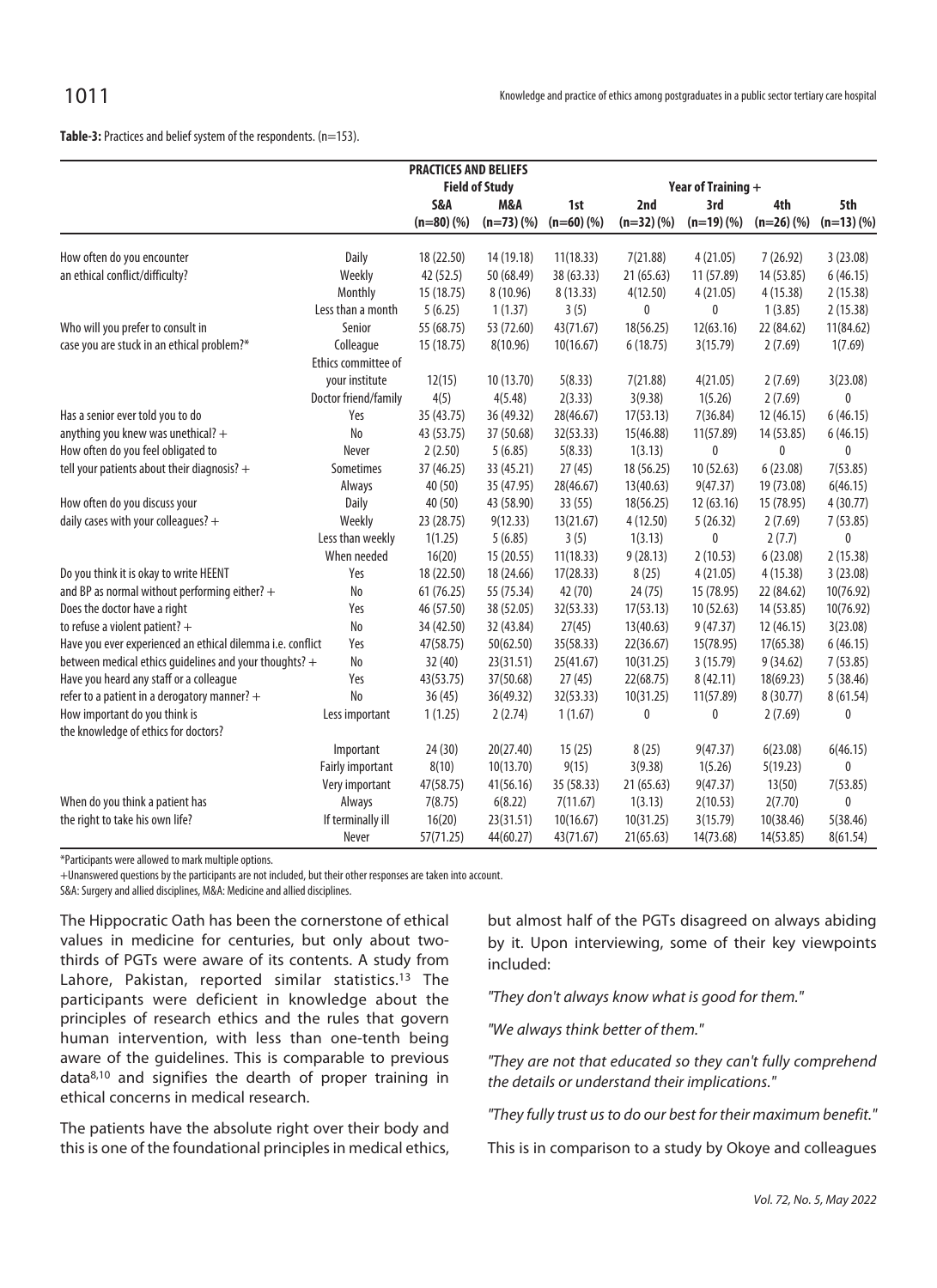comprising of Nigerian medical students.14 Similar viewpoints and conflicting responses on autonomy were shared by doctors in Lahore.15

It was seen that most of the PGTs preferred consulting their senior regarding any ethical dilemma, but neither knowledge nor viewpoints seemed to change significantly as their years of training progressed. This is in contrast to earlier findings reported by Imran et al. where only 25% of participants discussed their problem with their clinical supervisor.13 Moreover, they also reported that their seniors had asked them to act unethically on various occasions. These facts potentially point towards lack of consensus on clinical grounds when faced with ethical dilemmas. This needs to be further explored and systematic measures taken to rectify any ambiguity in clinical practice and decision-making.

Western ethical concepts dictate that adult patients are at complete liberty whether or not to disclose their medical status to their family or relatives. However, in our setting, religious views and family coherence across generations make medical decisions to be a joint affair rather than a patient-oriented right.16 Doctors are therefore 'obliged' to direct confidential medical information about their patients to their relatives. This explains doctors' predilection and confusion to imply that it is the relatives' right to information. We think that this must be further explored and addressed and a unanimous conclusion must be made as to which ideology must be adopted to better suit our working environment.

Clinical ethics committee of an institution sorts out and provides an action plan to counter ever-complex ethical dilemmas. However, less than half of all the PGTs were aware of any clinical ethics committee operating in the hospital and fewer relied on it in case they faced any problem. This can lead to unethical practice and potentially result in unnoticed malpractice.

Violence on the part of patients and their attendants have been on the rise in Pakistan<sup>17,18</sup> and it is a doctor's right to refuse providing service in case of aggressiveness on the part of patients. Half of the current respondents were unaware of this. Majority of the respondents opposed the idea of active voluntary euthanasia. Similar results were reported in a Sudanese study in which 76.6% believed that euthanasia and physician-assisted suicide are not justified.<sup>19</sup>

The current study is a single-centre study and its findings may not be generalisable. The responses might have suffered from social desirability bias, as participants might have responded in a way to project a favourable image to

research ethics remained largely undetermined. Finally, the students, nurses and healthcare staff of the hospital were not included. Further studies are needed to explore the subject without these limitations.

#### **Conclusions**

The situation regarding understanding and practical application of medical ethics among the PGTs was found to be far from ideal. Medical schools do not provide sufficient educational background to the trainees in healthcare ethics.

#### **Disclaimer:** None.

**Conflict of Interest:** None.

#### **Source of Funding:** None.

**Participate:** All participants were asked for written informed consent and their signatures were documented before they answered the questionnaire. The research ethical committee, Institutional Review Board (IRB) of Dow University of Health Sciences, Karachi approved the study design. (Approval letter reference number: IRB-1051/DUHS/Approval/2018/105)

<sup>l</sup> **Availability of data and materials:** All data generated or analyzed during this study are included in this published article.

**• Any funding bodies:** The study was self-funded by the authors.

**• Contributor-ship statement:** Sahlish Kumar helped in the collection and interpretation of the data and made significant contribution to the writing and editing of the final manuscript. Iqra Ismail and Fatima A. Ganatra were involved in analysis of the data and compiling the results of the study. Komal Noorani was involved in the collection of data, computer work for results and in writing of the manuscript. Insiya Hashim contributed to the methodology of the study and interpretation of the data. Sara M. Ali was involved in collection of data and writing of the manuscript. Dr. Abu Talib worked in formulating the study and final editing of the work along with constant guidance regarding data collection and write-up.

• The abstract has never been published or presented in a conference elsewhere, nor is it a part of a thesis, etc.

#### **References**

1. Dunn JW, Shaw RW. Medical ethics: a survey of general practitioner's attitudes. J R Coll Gen Pract 1983; 33: 763-7.